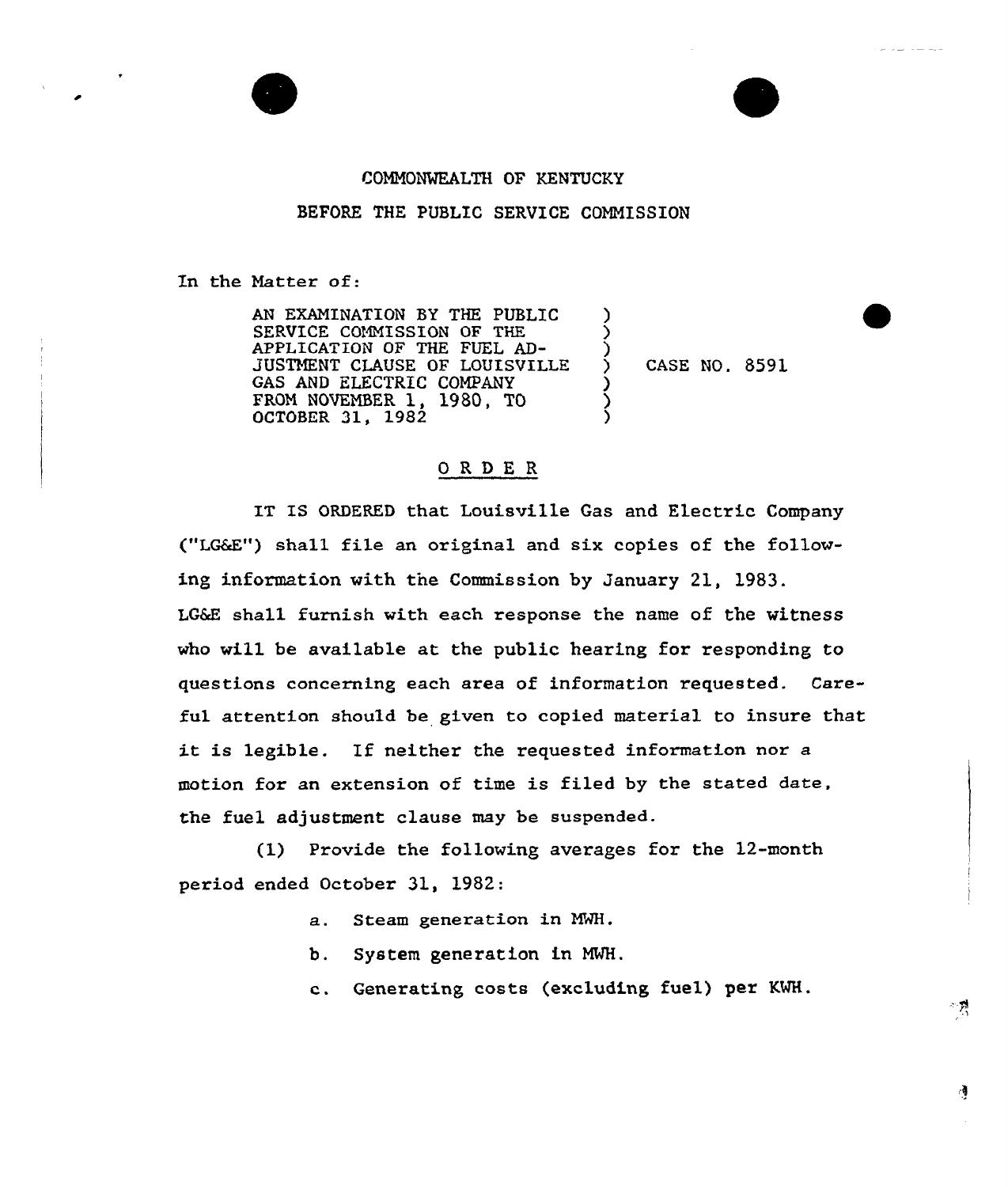d. Fuel cost per KMH.

e. Heat rate for system generation,

f. Sales in KWH.

(2} Provide LG&Z's most xecent projected fuel requirements for the years 1983 and 1984, both in tons and dollars.

(3) Provide LG&E's most recent sales pxojections for the years 1983 and 1984, both in KMH and dollars.

(4) Provide separately the amounts of purchases and interchange-in used in the calculation of sales in response to item 3 of the Commission's Order dated November 12, 1982.

(5) Provide separately the amounts of inter-system sales and interchange-out used in the calculation of sales in response to item 3 of the Commission's Ordex dated Novembex 12, 1982.

Done at Frankfort, Kentucky, this 11th day of January, 1983.

PUBLIC SERVICE COMMISSION

Commission

 $\mathcal{L}$ 

ecretary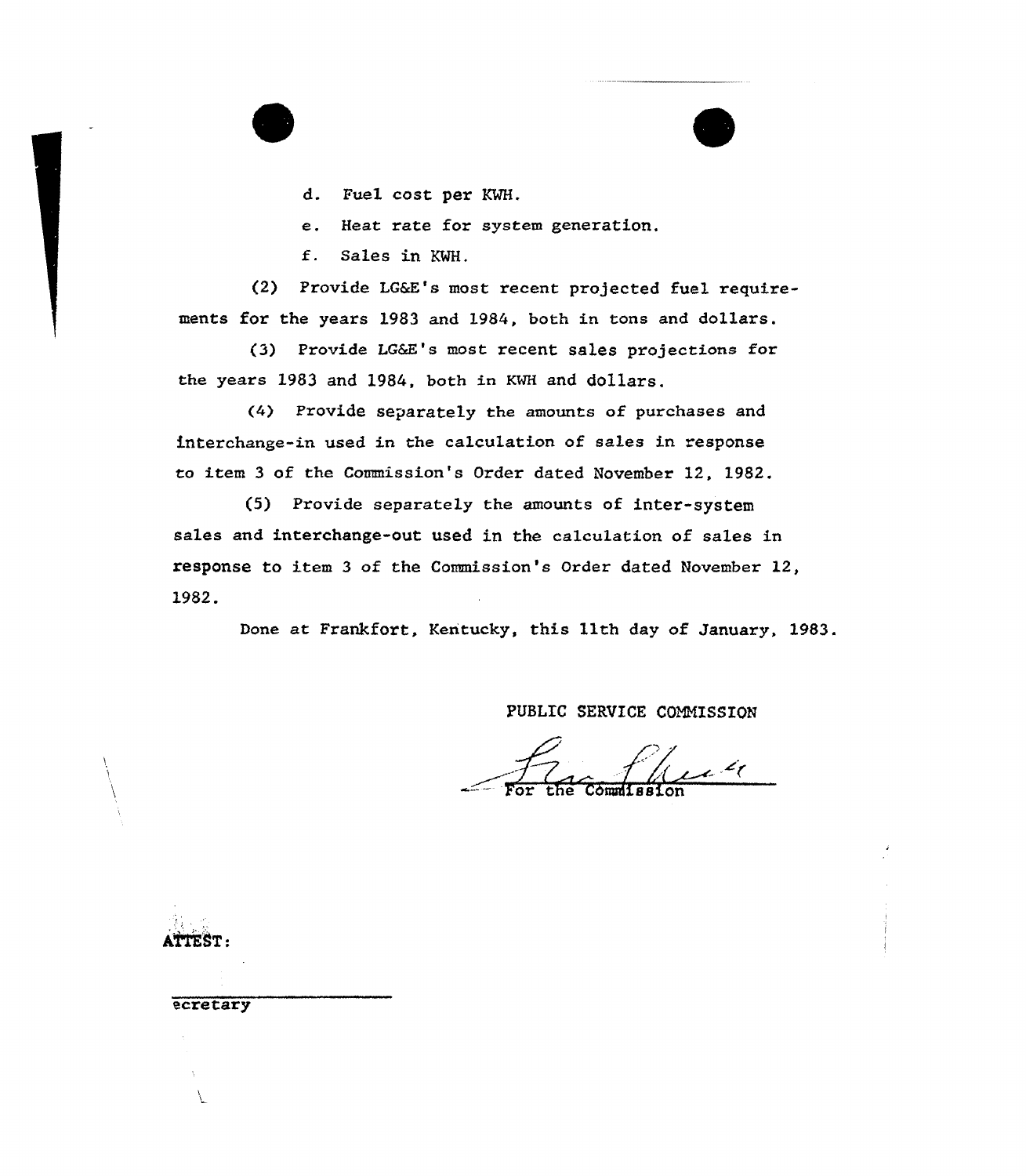# CORRECTION